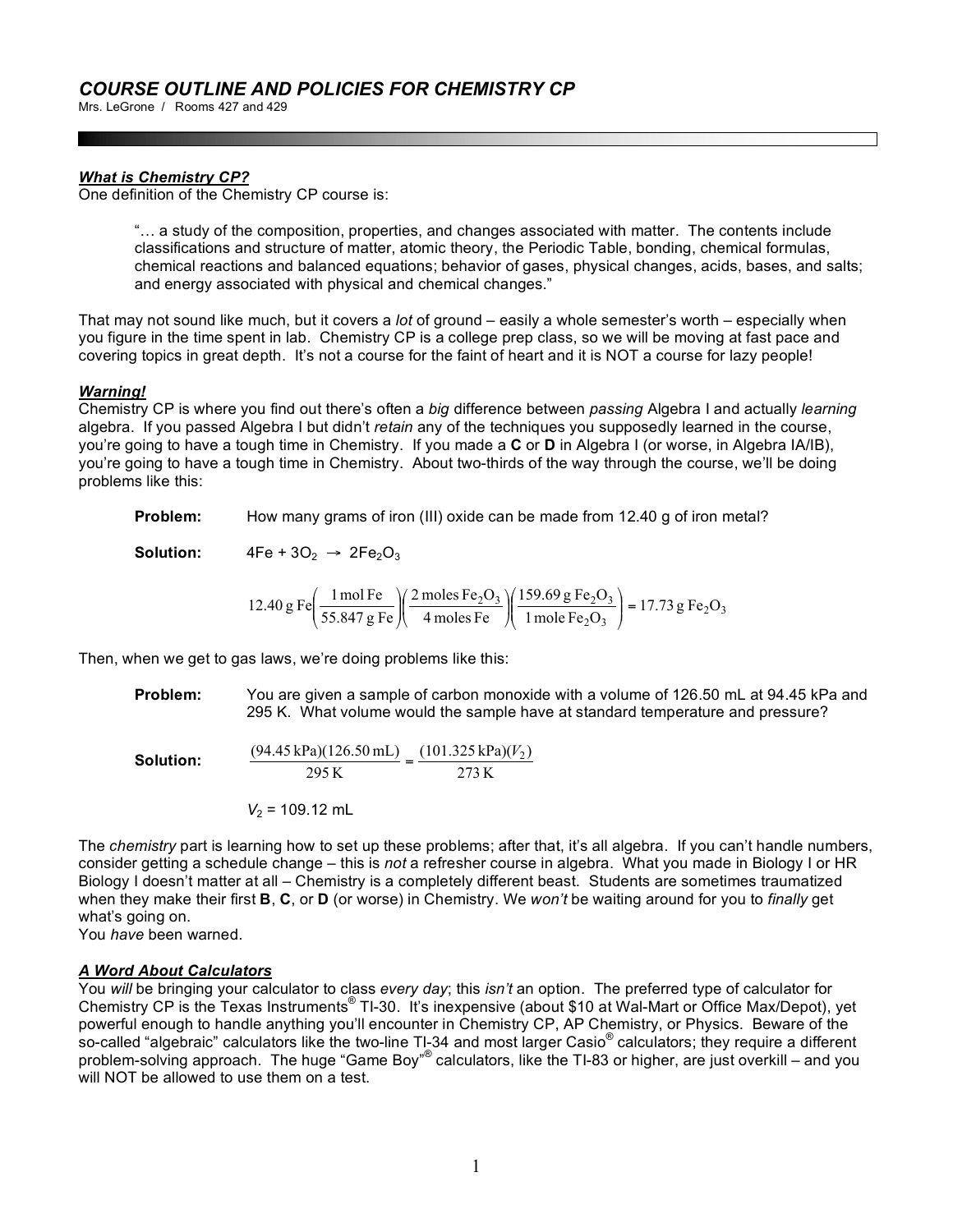Whichever calculator you use, it should be able to handle scientific notation (look for the **EE** or **EXP** key) and logarithms (look for the **log** key). A \$3 credit-card-sized "four-banger" simply won't handle everything you're going to have to do in Chem I.

## *Brief Course Outline*

We will be using the text HOLT: Modern Chemistry. These books are in excellent condition and you will be held responsible for any damage incurred during the semester the book is assigned to you. Because of the fluidity of the school schedule – holidays, club schedules, assemblies, testing, etc. – it is impossible to give specific dates on which we will address specific topics. I *can*, however, give you a rough outline of the topics we will cover in the course:

| WEEK <sub>1</sub> | Introduction, Safety, Intro Inquiry Activity, etc.<br>COS-10.0<br>Topics: safety, scientific method, scientific notation, SI base units,<br>dimensional analysis, significant figures, temperature conversions,<br>graphing                                                                                                                  | WEEK 11 | <b>Chemical Reactions</b><br>COS-6.4<br>Topics: write and balance chemical equations, classification of<br>reactions, balancing reactions, formula equations from word equations                                                                                                                                                                                                                                                             |
|-------------------|----------------------------------------------------------------------------------------------------------------------------------------------------------------------------------------------------------------------------------------------------------------------------------------------------------------------------------------------|---------|----------------------------------------------------------------------------------------------------------------------------------------------------------------------------------------------------------------------------------------------------------------------------------------------------------------------------------------------------------------------------------------------------------------------------------------------|
| WEEK 2            | Properties and Changes in Matter<br>COS-1.0, 1.1, 1.2, 1.3, 5.0, 8.0<br>Topics: distinguish between elements, compounds, and mixtures,<br>heterogeneous, homogeneous, metal, non-metal, metalloid, relate<br>the kinetic theory to states of matter, distinguish among chemical<br>& physical properties and changes (intensive & extensive) | WEEK 12 | Mole & Stoichiometry<br>COS-6.0 6.6<br>$\bullet$<br>Topics: convert among moles, particles and mass, % composition,<br>calculate empirical and molecular formulas, stoichiometric calculations<br>(all types), volume to volume stoichiometric calculations.                                                                                                                                                                                 |
| WEEK 3            | Structure of the Atom<br>COS-3.2, 3.3<br>Topics: calculate the number of protons, neutrons, and electrons<br>in isotopes, be familiar with the contributions of Thomson,<br>Rutherford, Millikan, Dalton, & Chadwick, know basic atomic<br>structure, calculate average atomic mass based on % abundance                                     | WEEK 13 | Mole & Stoichiometry Continued<br>COS-6.0, 6.5<br>Topics: convert among moles, particles and mass, % composition,<br>calculate empirical and molecular formulas, stoichiometric calculations<br>(all types), volume to volume stoichiometric calculations.                                                                                                                                                                                   |
| WEEK4             | Nuclear Chemistry<br>COS-9.0, 9.1, 9.2, 9.3, 9.4<br>Topics: nuclear composition & stability, physical & chemical<br>properties, chemical versus nuclear reactions, types of radiation,<br>half life, fission/fusion, subatomic particles, types of radiation &<br>properties, carbon-14 decay                                                | WEEK 14 | Gases<br>COS-7.0<br>$\bullet$<br>Topics: The following Gas Laws: Charles, Boyles, Gay Lussac,<br>$\bullet$<br>Combined, & Ideal Gas Law                                                                                                                                                                                                                                                                                                      |
| WEEK 5            | Electron Configuration<br>$COS-3.1$<br>$\bullet$<br>Topics : standard form, noble gas core, final entry, orbital<br>notation, Lewis dot structure, calculate number of valence<br>electrons, assign oxidation numbers based on electron<br>configuration                                                                                     | WEEK 15 | Kinetics and Equilibrium<br>COS-5.1, 8.2<br>$\bullet$<br>Topics: factors that affect rates of reaction (temperature, surface area,<br>catalysts, inhibitors, concentration, nature of reactants), kinetic theory,<br>collision theory of gasses, activation energy, Le Chatelier (NOT on CRT)                                                                                                                                                |
| WEEK 6            | Periodic Table<br>COS-3.0<br>Topics: periodic trends (atomic radius, electronegativity,<br>ionization energy), group names, assigning oxidation numbers,<br>energy levels                                                                                                                                                                    | WEEK 16 | Thermochemistry<br>$COS-8.1$<br>٠<br>Topics: endothermic/exothermic, specific heat calculations                                                                                                                                                                                                                                                                                                                                              |
| WEEK 7            | Ionic Compounds<br>COS-6.1, 6.2, 6.3<br>Topics: compare bond types, name ionic compounds (including<br>polyatomic ions), define metallic bond, write formulas from names<br>& names from formulas                                                                                                                                            | WEEK 17 | Solutions<br>٠<br>COS-4.0, 4.1, 4.2, 4.4<br>Topics: solute/solvent, saturated/unsaturated/supersaturated,<br>emulsion/colloid/suspension/solution, electrolytic/nonelectrolytic,<br>molarity calculations, dilution problems, miscible/immiscible, read<br>solubility graphs and tables, "like dissolves like", gas solubility (pressure<br>and temperature), factors that affect rate of solution (temperature,<br>surface area, agitation) |
| WEEK 8            | Ionic Compounds<br>COS-6.1, 6.2, 6.3<br>Topics: compare bond types, name ionic compounds (including<br>polyatomic ions), define metallic bond, write formulas from names<br>& names from formulas                                                                                                                                            | WEEK 18 | Acid and Bases<br>COS-4.3<br>Topics: Bronsted-Lowry, Arrhenius, properties, indicators, neutralization<br>reactions, pH scale, definition of pH (NO log calculations), strong/weak,<br>dilute/concentrated, ionization                                                                                                                                                                                                                       |
| WEEK 9            | <b>Covalent Compounds</b><br>COS-2.0, 2.1, 2.2, 6.1, 6.2, 6.3<br>Topics: compare bond types, name binary compounds & acids,<br>write formulas from names & names from formulas, describe<br>structure of carbon chains, branched chains, rings, and identify<br>alkanes, alkenes, and alkynes, hydroxyl groups, and carboxyl<br>groups       | WEEK 19 | <b>Review for CRT</b><br>Criterion Referenced Test will be given here                                                                                                                                                                                                                                                                                                                                                                        |
| WEEK 10           | Review for CRT<br>Criterion Referenced Test will be given here                                                                                                                                                                                                                                                                               |         |                                                                                                                                                                                                                                                                                                                                                                                                                                              |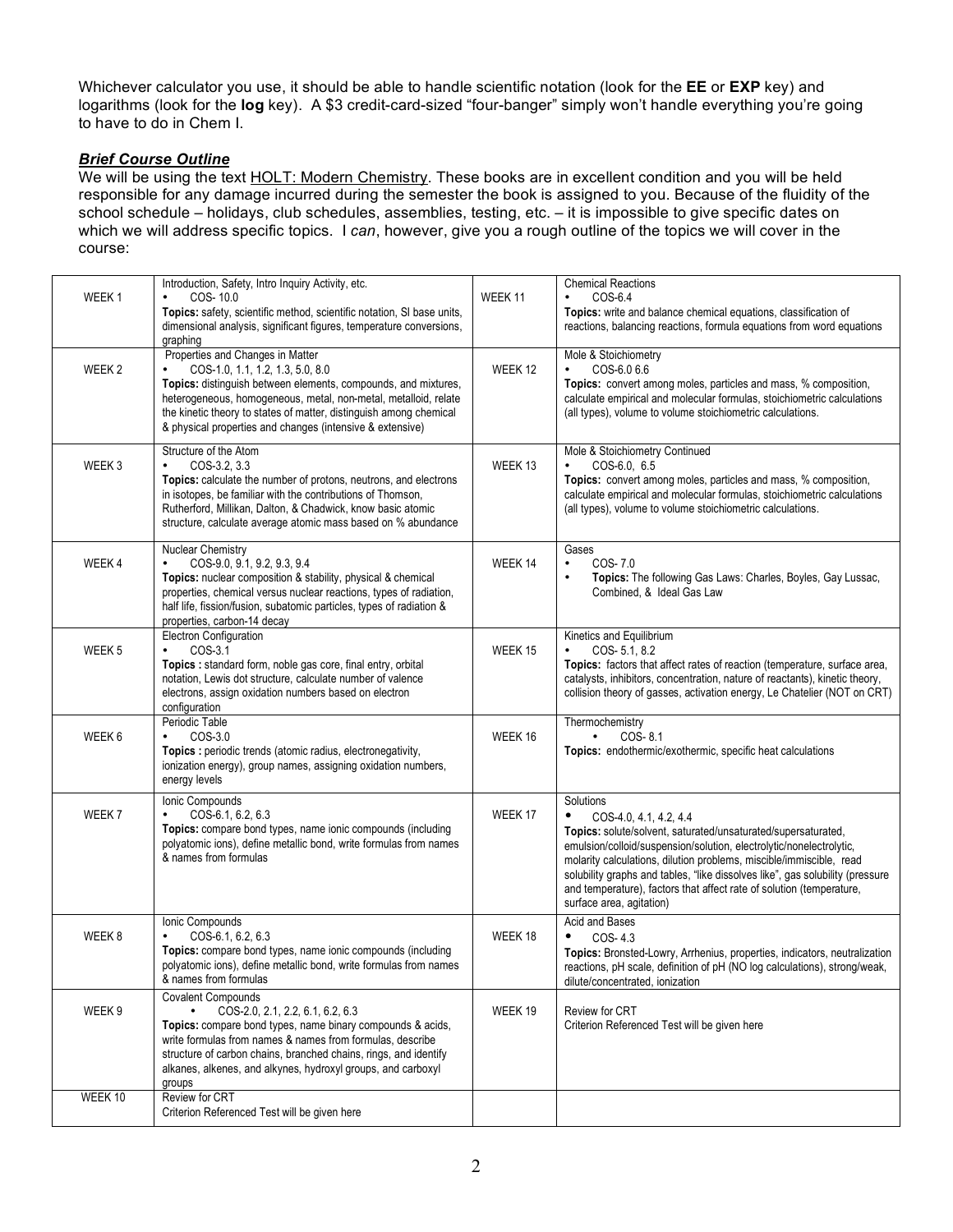Chemistry CP is very much like a math course in that each topic builds on the preceding topics. You *will not* be able to simply memorize material long enough to pass a test on it and then promptly forget it. If, for example, you don't grasp the concept of significant digits, you will probably lose  $5 - 7$  points on each subsequent test because you don't have the proper number of digits in your answers. If you get lost in writing chemical formulas, you won't do well on formula-based calculations and chemical equations – and stoichiometry (see front page) will eat you alive.

The midterm and final exams are *comprehensive* – that is, they cover *everything* we have done up to that point. You will encounter significant digits, scientific notation, classification of matter, and lab equipment and safety on the final exam – so you can't afford to forget *anything!* The midterm and final in Chemistry CP are CRTs.

## *Labs and Lab Fees*

Yes, we *will* be doing lab activities in Chemistry – the lab is an integral part of the course. We usually do more than a dozen labs during the course of the semester – sometimes more, sometimes less, depending on available time and equipment – and they go with what we're doing at the moment. I also do demonstrations as part of the class lecture – and these and the labs have a nasty way of showing up on tests. No, we *won't* be doing any dissections – this is *chemistry*, not biology.

Yes, there *is* a lab fee for Chemistry – it's \$15 per student. This money goes toward purchasing materials that are used up during the course, usually chemicals and glassware. Any excess money is used for lab equipment maintenance and purchase (a single digital balance runs about \$225, so it goes fast). Checks may be made payable to Mary G. Montgomery High School.

Yes, I *am* an absolute tyrant in lab – especially where safety is concerned. If a student is misbehaving in lab, disregarding the procedure, or otherwise endangering himself or others, I will not hesitate to remove him from the lab area. Depending on the severity of the infraction, I *may* or *may not* allow him back into the lab, at least for a while. More about lab safety in another handout …

We have a state-of-the-art chemistry classroom and lab, with excellent furniture, fixtures, and safety equipment. These facilities are there to be *used*, so we're going to use them in the ways they were *intended* to be used. Students who abuse the facilities – and I have a very broad definition of what constitutes "abuse" – will be sent to the office on a discipline referral. *Period.* End of discussion.

#### *Assignments and Grading*

Tests come at the end of a *topic*, usually every Friday. Tests make up 60% of your grade. The remaining 40% of your grade will be made up of quizzes, homework, early work, and labs. Quizzes are given **every day** except test days. Lab activities will usually be held on Thursdays. Homework assignments are usually given daily. Your homework grade is determined by how *completely* and *accurately* you do the assignment. You don't automatically get full points for simply having turned in a paper. You will be taking a CRT in Chemistry CP. This test will make up 20% of your quarter grade. Your grade will be based on the standard "90 – 100 = **A**" grading scale. Rounding is done according to standard rules.

# **There will be** *no* **extra-credit assignments. The grades will** *not* **be scaled. You will get the grade you** *earn***.**

You may check STI Home for you grades; however, please understand that this is just s snapshot of your grade. It takes time for STI Home to update, so your actual grade may be different than what STI Home states.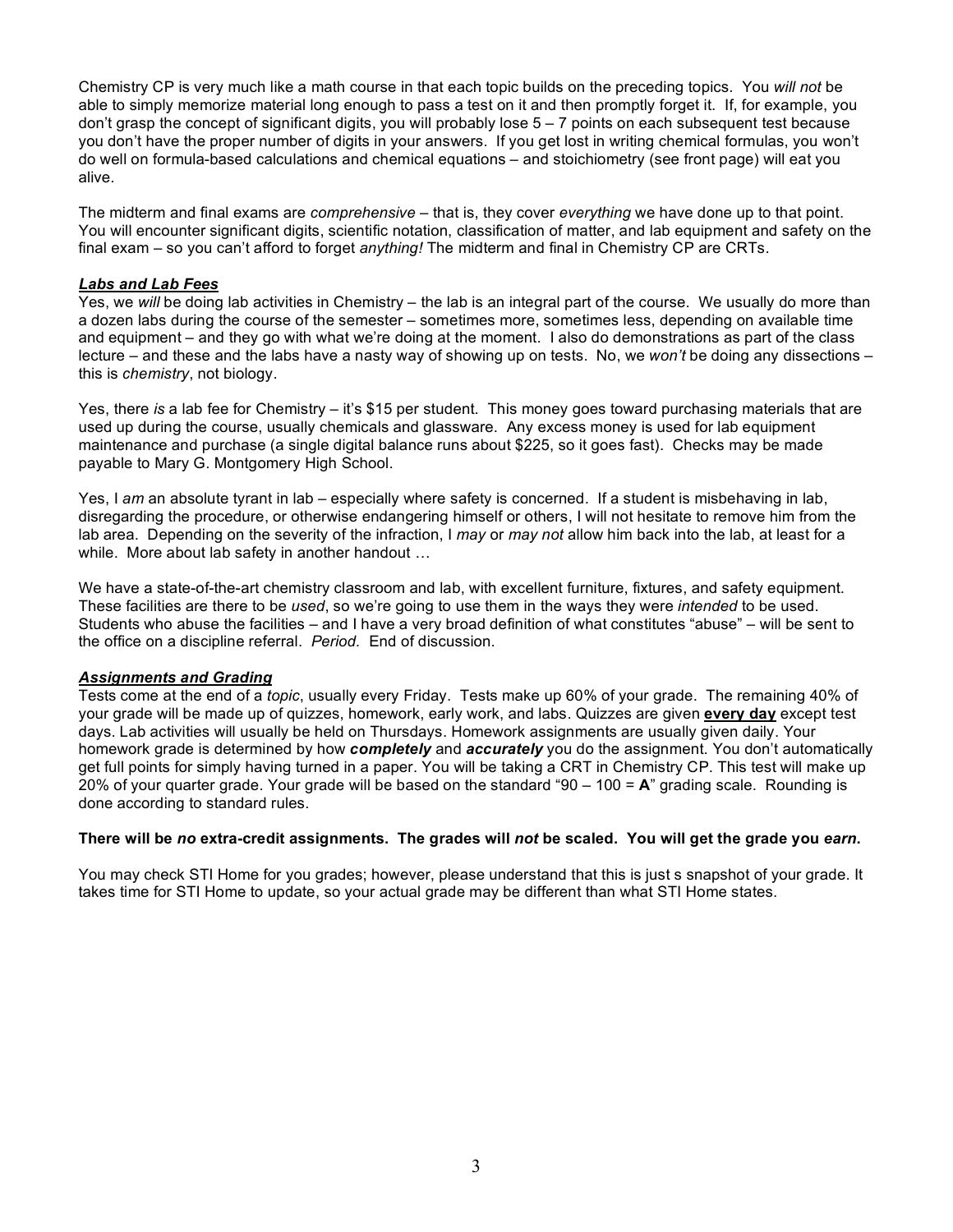# **Mary G. Montgomery High School Category Points Grading Scale**

#### **Tests 60%**

Test grades will include: **Test** grades will include:

#### **Other grades 40%**

Other grades will include: **homework, quizzes, labs** 

## **Example grade calculation for Category Points**

| Tests (60%) | Earned          | Possible |
|-------------|-----------------|----------|
| Test 1      | 97              | 100      |
| Test 2      | 82              | 100      |
| Test 3      | 57              | 100      |
| Project 1   | 40              | 50       |
| Project 2   | $\overline{20}$ | 50       |
|             | 296             | nn       |

To get your test average, add up all of your earned points and divide by the possible points.

| 296 points $\div$ 400 points = 74.0 average |     |                  |
|---------------------------------------------|-----|------------------|
| Other (40%)                                 |     | Earned Possible  |
| Homework 1                                  | 60  | 75               |
| Class work 1                                | 88  | 100              |
| Quiz 1                                      | 70  | 100              |
| Homework 2                                  | 45  | 50               |
| Homework 3                                  | 8   | 20               |
|                                             | 271 | $\overline{345}$ |

To get your "other" average, add up all of your earned points and divide by the possible points.

271 points  $\div$  345 grades = 78.6 average

To get your class average, take your test average and multiply by 0.6. Then take your other average and multiple by 0.4. Lastly add those two numbers together. This is your class average.

 $74.0 \times 0.6 = 44.4$  $78.6 \times 0.4 = 31.44$ 

#### **Average = 75.84 (Quarter Net Average)**

This is your average going into the CRT (also called QNA). To get your grade after the CRT you take your QNA and multiply it by 4. Then you add your CRT grade. Finally, you divide that number by 5. This is your final quarter average.

For example, you have a 75.84 going into the CRT and you make a 65 on the CRT.  $(75.84 \times 4) + 65 = 368.36$ 

Now divide by 5…  $368.36 \div 5 = 73.67$ This is your final quarter average.

### **Final Quarter Grade = 74**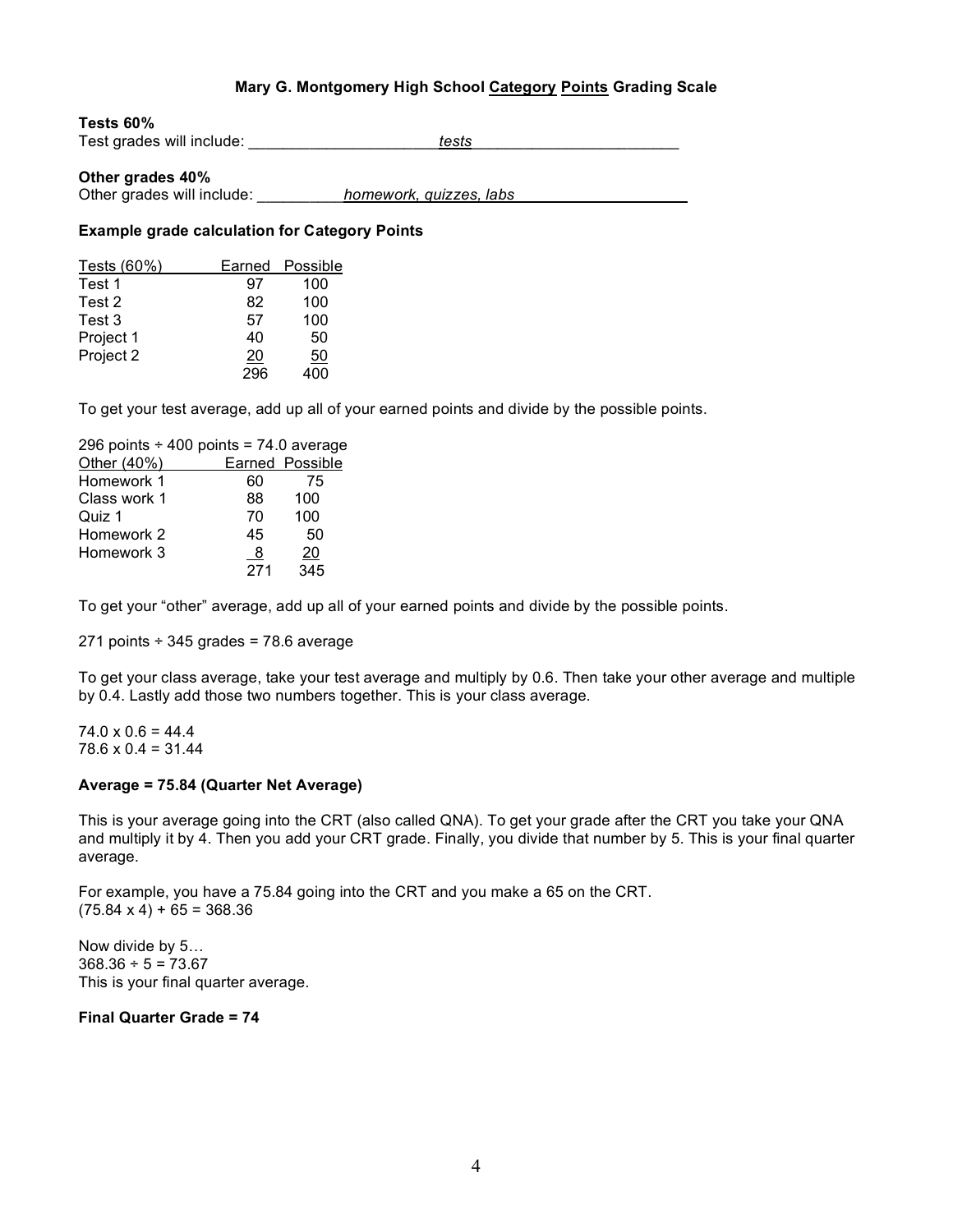## *Make-Up Work*

If you miss a test, quiz, or class work, you will be assigned a grade of 1 (incomplete). You will have 1 week to complete the assignment. After 1 week, you will have a 25% reduction in your grade as a late penalty. There will be NO EXCEPTIONS! Once the assignment has been turned in, you will be assigned a grade of 2 until the assignment has been graded. After I have graded the assignment, I will replace the 2 with your grade (25% penalty will be applied if over 1 week late). **It is YOUR responsibility to find out what you missed when you return.** I will not track you down to give you your assignments. You must get notes and assignments from a classmate; after a *valid* attempt at completing the work, I will be available after school to help you.

I reserve the right to make make-up tests and quizzes different from the regularly scheduled test/quiz. While I will endeavor to make the degree of difficulty comparable to the original test/quiz, I am under no *obligation* to do so. It *is* to your benefit to take the tests and quizzes on the scheduled days.

If you are absent you may go to **www.molecafe.com** to get your assignments for the day. The lecture, homework, and any worksheets or handouts can be found there. Therefore, there is NO excuse for falling behind!

If you fail a test, you will have an opportunity for a re-take test. All re-takes will be given on a predetermined day of the week at 2:45. There will be no exceptions to the re-take days & times. If you are late, you forfeit your opportunity to the re-take. The grade of the re-take test will stand (even if it is lower), so make sure you are prepared.

#### *Expectations*

Besides yourself, there are a few things that you will be required to bring to class each and every day. These things include: your chemistry notebook, loose-leaf paper, a pencil, your calculator, and your book. Failure to bring any of these items may result in a reduced grade for the day. **ALL work must be done in pencil.** Absolutely NO work will be accepted in pen.

#### *Parent Conferences*

Parent conferences may be scheduled through the school office at **221-3153**, or at the midterm PTO meeting; impromptu conferences are strongly discouraged. However, I am available for conferences during my planning period. I may also be contacted through my e-mail address at **teeda21@yahoo.com.** Because of privacy concerns, I *will not* discuss a student's performance via E-mail; this address will be strictly for scheduling conferences and answering any questions that you may have.

#### *Class Rules*

I have quite a few classroom rules. They are very simple and follow the guidelines in your student handbook. These rules are made to create an environment that will aid student learning. They are not intended to be restrictive of one's character or personality, but rather each student will develop his/her greatest potential.

1. When you enter the room, turn in your homework from the previous day and begin your early work without talking.

2. If you have parent notes, doctor's notes, or admit slips place them in the signature box. I will get them back to you sometime during the class.

3. You must bring your notebook, book, pencil, paper, and calculator **everyday**. Failure to bring even one of these items may result in a reduced grade.

4. You may NOT share calculators during a test. If I see you I will assume that you are cheating and you will receive a grade of zero.

5. With the exception of turning in your work, do not leave your seat without permission.

6. You may bring a bottle of water to class; however, you will not be allowed to leave the classroom to go get water and soft drinks are not allowed.

7. You may NOT leave my classroom to go anywhere else (another teacher, guidance, the office…) unless you are requested either in writing or called over the intercom and then, your work must be completed in order for you to leave. This is a college prep class. You need to be here!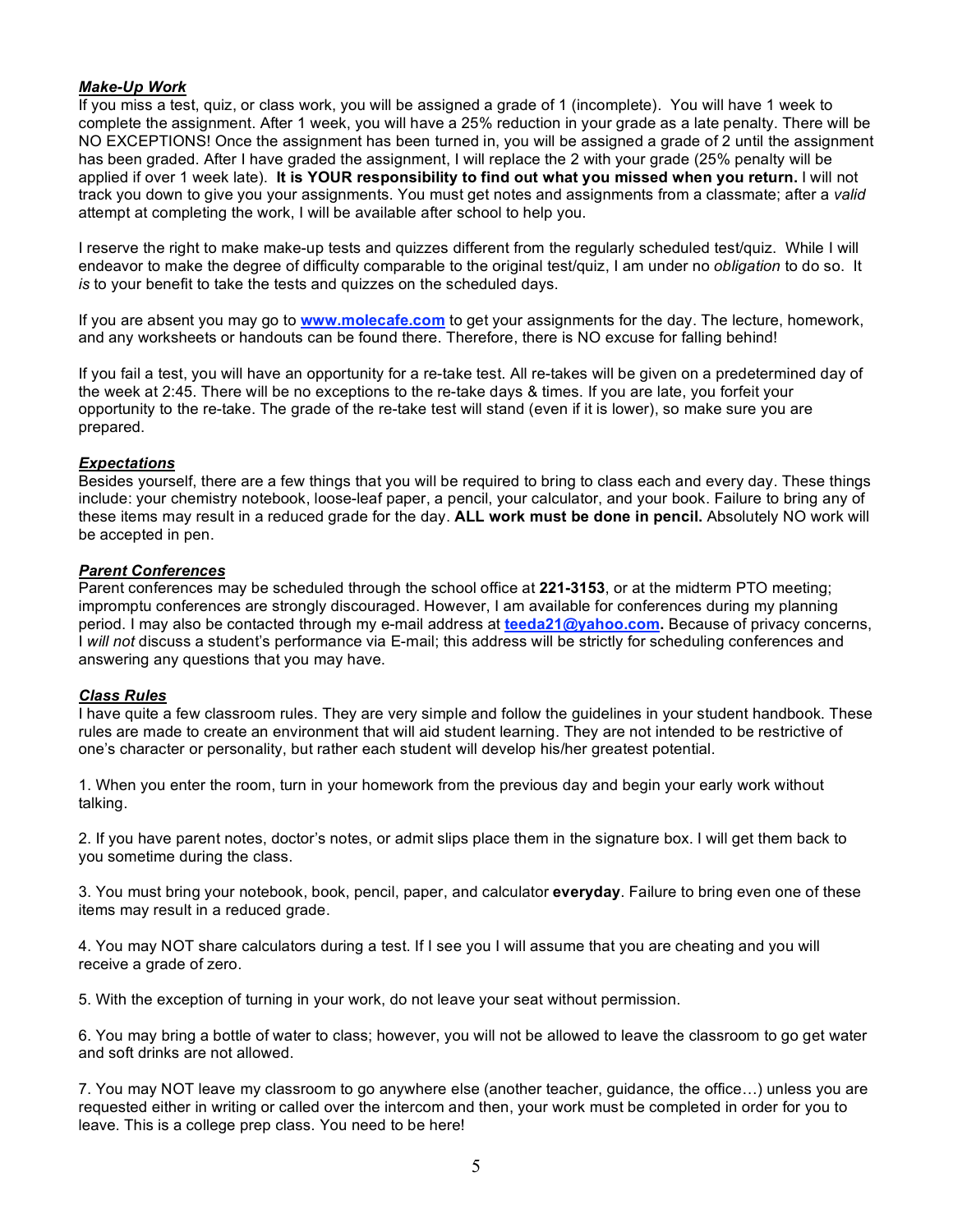8. Please refrain from any disrespectful gestures or remarks in this class. This includes eye rolling and any improper language.

9. When in lab, if I start talking you are to immediately become silent. I am probably trying to tell you something important about the lab that involves either your safety or your grade. 10. Do not be even one second late for this class. You are to be in your seats when the bell rings.

11. You will come to class in proper uniform. This includes the appropriate shoes, backpack, shirt tails tucked in, and NO cell phones.

12. You are not to get out of you seat until you are dismissed. I will not hold you late, but I will also not let you congregate around the door or the desks. I may have some important closing information that I need you to hear.

13. Once you are done with you class work, you are to remain quiet at your desk. Do not start talking to those around you. Be respectful of the fact that others may not be done with their work.

14. You may NOT eat anything or chew gum in this class. Gum has a nasty way of ending up under the desks & food tends to attract roaches.

#### *Consequences*

There will be consequences for violating the school policies and procedures. Remember, it is your responsibility to know these policies and procedures, and when you violate them I presume it is a choice that you have made knowing that there are consequences that will follow. The basic consequences are outlined below; these pertain to all class A offences. Any offences of class B or C nature will result in a written disciplinary referral and the student will be sent to the office.

- $1<sup>st</sup>$  offense T/S conference / verbal warning
- $2^{nd}$  offense T/S conference / written behavioral essay, returned and signed by parents
- $3<sup>rd</sup>$  offense referral to guidance with explanation of infractions
- $4<sup>th</sup>$  offence disciplinary referral, student is sent to office with documentation of prior offenses

Note: Failure to return an essay with a parent signature is classified as "deliberate disobedience" a class B offense. Please refer to the student handbook for other possible consequences.

#### *Survival Tips*

- Keeping up with class notes and assignments is crucial.
- Chemistry I is a *cumulative* course; that is, if you get lost at any point, chances are your grades will suffer from that point onward.
- This course is designed for college-bound students and is an honors course, and I strive to teach it that way as much as possible. If you think *I'm* moving too fast or boring you to tears, wait 'til you get to college!
- Don't be afraid to ask questions that's why I'm here. On the other hand, don't expect me to *give* you an answer – I'll ask leading questions that will help you figure out the answer for yourself.